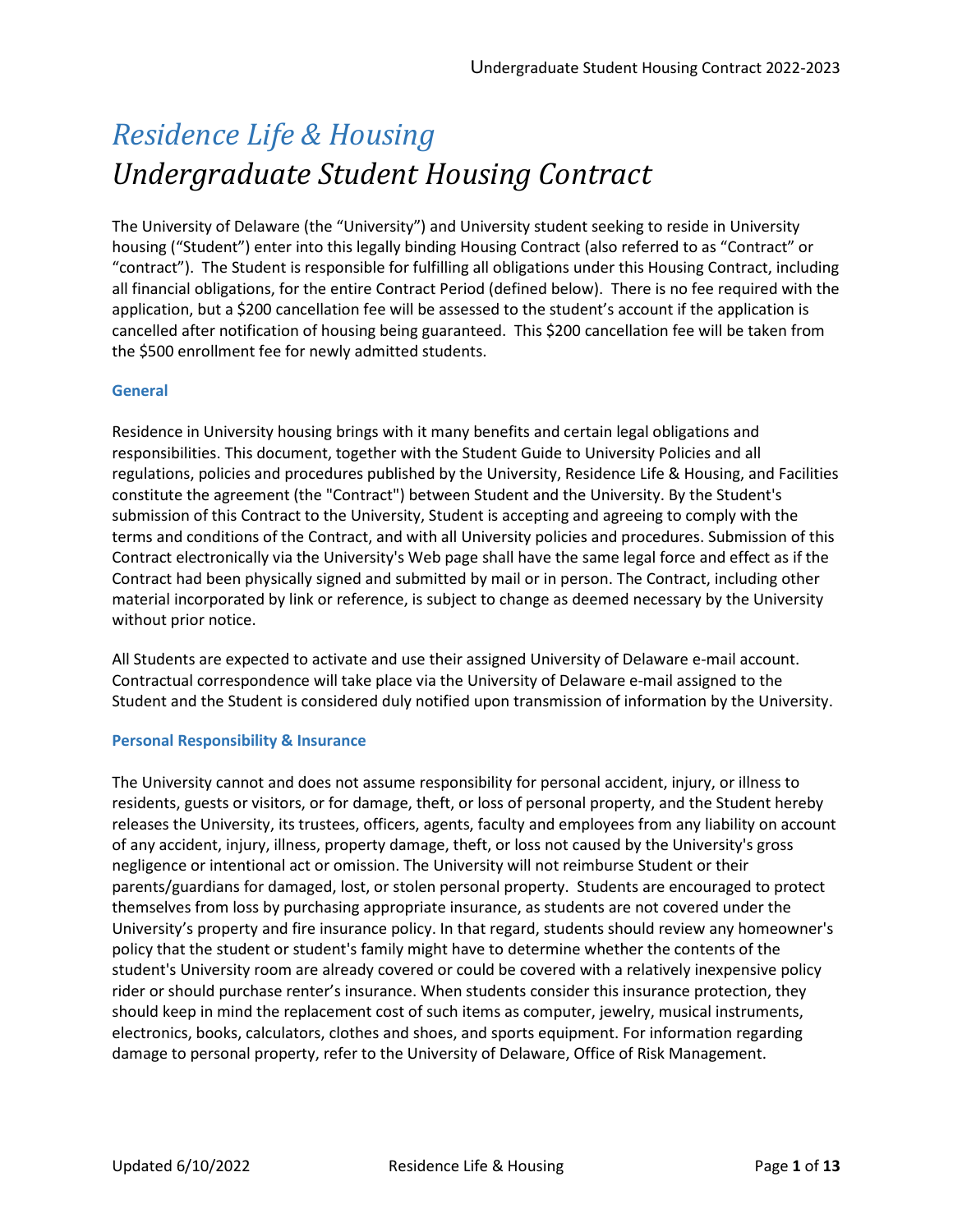## **University's Duty to Provide Habitable Residence**

The University cannot guarantee against temporary failures of utility systems or defects caused by ordinary wear and tear. Instead, the University's duty is limited to the exercise of best efforts to provide clean, safe lodging for students with utilities in good working order. Every effort will be made to complete maintenance in a timely manner. The University plans ongoing maintenance for its facilities and other systems throughout the year. When this maintenance impacts residence hall spaces, prior notice will be sent out via email. When maintenance is needed in an emergency fashion, notice may not be able to be provided and residential spaces will be entered by University officials to perform that maintenance.

Credits or rebates of housing charges are not given to students when maintenance or pest control is being done to the student rooms, suites, or apartments. Students may be moved to available vacancies in on-campus housing either on a temporary basis or permanent basis. Students who are reassigned on a permanent basis are required to pay the cost of the assigned space.

University custodial staff members are responsible for cleaning community bathrooms in traditional residence halls. Students residing in suite housing or apartments are responsible for maintaining their own bathroom areas.

The University of Delaware Custodial Services will continue to implement and modify its cleaning protocols to address COVID or other public health emergency in the interest of minimizing the spread of disease. Residence Life & Housing will educate and inform residential students on appropriate actions within their assigned spaces to reduce the spread of COVID within residence halls.

#### **Student Status**

Matriculated undergraduate students properly registered for at least 12 hours of academic credit on the Newark campus in the spring or fall semester and students enrolled in select pre-matriculation programs may reside in University housing if they are in good academic, financial, and disciplinary standing with the University.

If Student withdraws from a course that takes them below 12 credit hours of graded course credits, Student must contact Residence Life & Housing within three business days to request an exception by Residence Life & Housing or an accommodation through Disability Support Services. A reduction of graded course credits hours does not release Student from the Student Housing Contract.

Students who are enrolled with fewer than twelve credit hours not related to an accommodation may reside on campus with permission of Residence Life & Housing. Permission may be given for one semester only. Students are expected to abide by all student policies and procedures. Students' conduct records will be reviewed prior to permission being granted to students who are enrolled with fewer than twelve credit hours. If approved, any violation of the Code of Conduct may result in the immediate removal of the student from on-campus housing. Students who are not approved are expected to vacate within 24 hours of receiving notice.

Students are required to inform Residence Life & Housing if their student status changes.

#### *[Incoming](http://www.udel.edu/reslife/community_living/5) freshmen*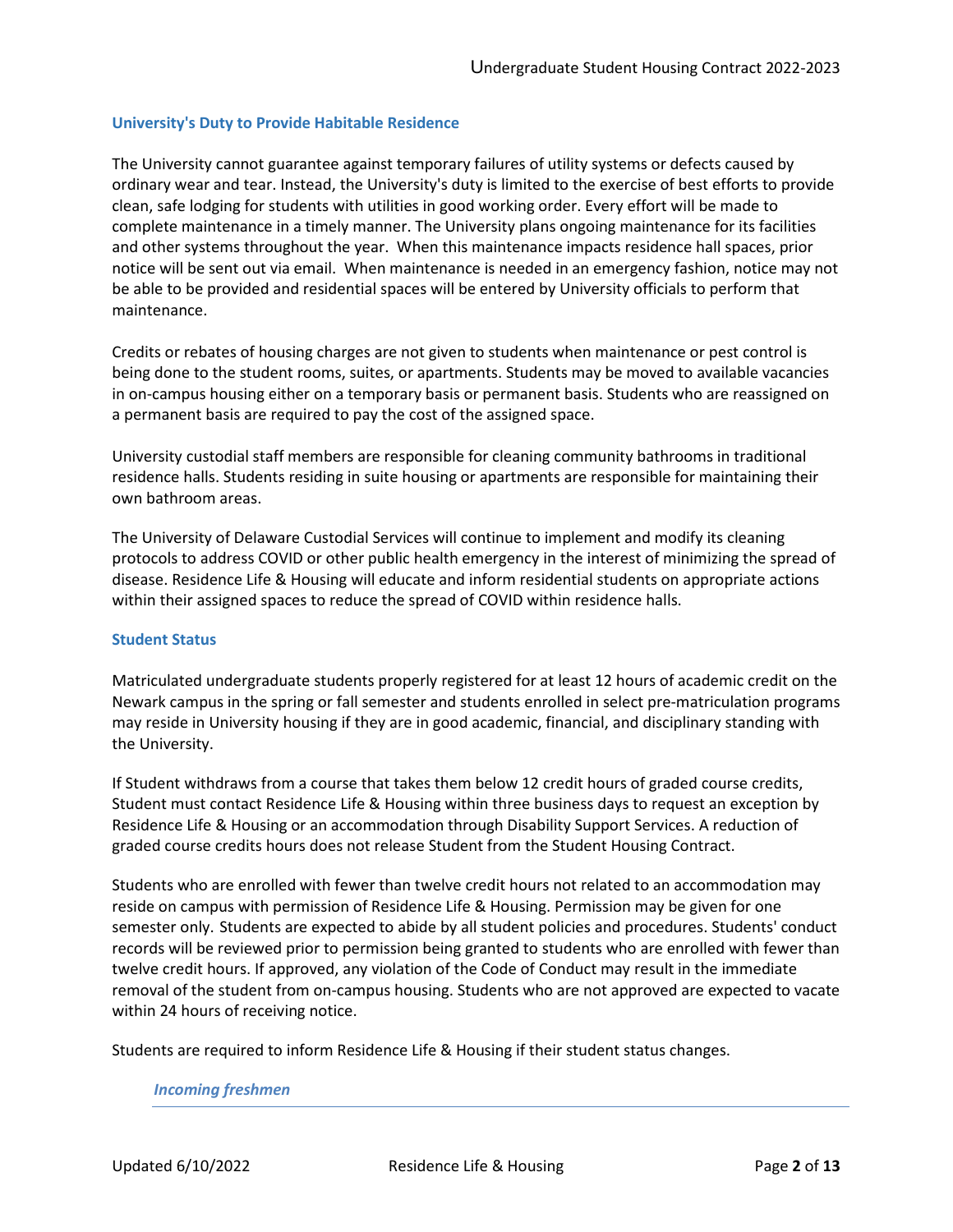Unmarried incoming freshmen students under the age of 21 are required to live in University housing and submit a housing application for the academic year or term when they enter the university. Students may request an exception to live at home with parents or legal guardians if those parents or guardians reside within 30 miles of the University of Delaware, Newark campus. Requests for exceptions accompanied by any supporting documentation must be submitted to Residence Life & Housing by the end of the first year student housing application priority deadline for consideration and are not guaranteed. Students admitted in the spring must submit this request no less than one week prior to the start of spring classes.

## *[Transfer](http://www.udel.edu/reslife/community_living/5) students*

Transfer students matriculated as a freshman by the Office of Admissions are guaranteed housing for the academic year or term when they enter the university as long as they apply by posted deadlines. All other incoming Transfer students are not guaranteed housing and applications will be accepted pending space availability. When space is available, housing assignments are made in the order in which housing applications are received with consideration given to the commuting distance to the University.

#### **No Modifications**

No term or condition of this Contract can be waived or modified and no statement made by University of Delaware or its agents is considered a waiver or modification of any term or condition of the Contract, whether expressed or implied.

### **Contract Period**

This contract is legally binding and extends to cover the entire 2022-2023 academic year. If a student is approved for release the contract becomes void and the student must vacate the residence hall within 48 hours (see Vacating at the End of the Term, Academic Year, or Release Date).

#### *[Calendar](http://www.udel.edu/reslife/community_living/5)*

The Opening and Closing dates and relevant residence check-in dates for the residence halls shall be as set forth in the Academic Calendar and posted on the Residence Life & Housing website.

#### *[Break/Recess Periods](http://www.udel.edu/reslife/community_living/5-1)*

All academic-year residence hall rooms, except the University Courtyard, master-lease spaces, and non-first year student apartments, are closed to occupants during academic-year recess periods (Thanksgiving, December break, and Spring break). Students who choose to remain in their residence hall room during recess periods must follow posted registration procedures and will be charged the published rate for the entire recess period. Failure to follow proper registration procedures will result in additional fees. The dining plan may not be offered during break or recess periods.

#### *[Emergency](http://www.udel.edu/reslife/community_living/5-1) Termination*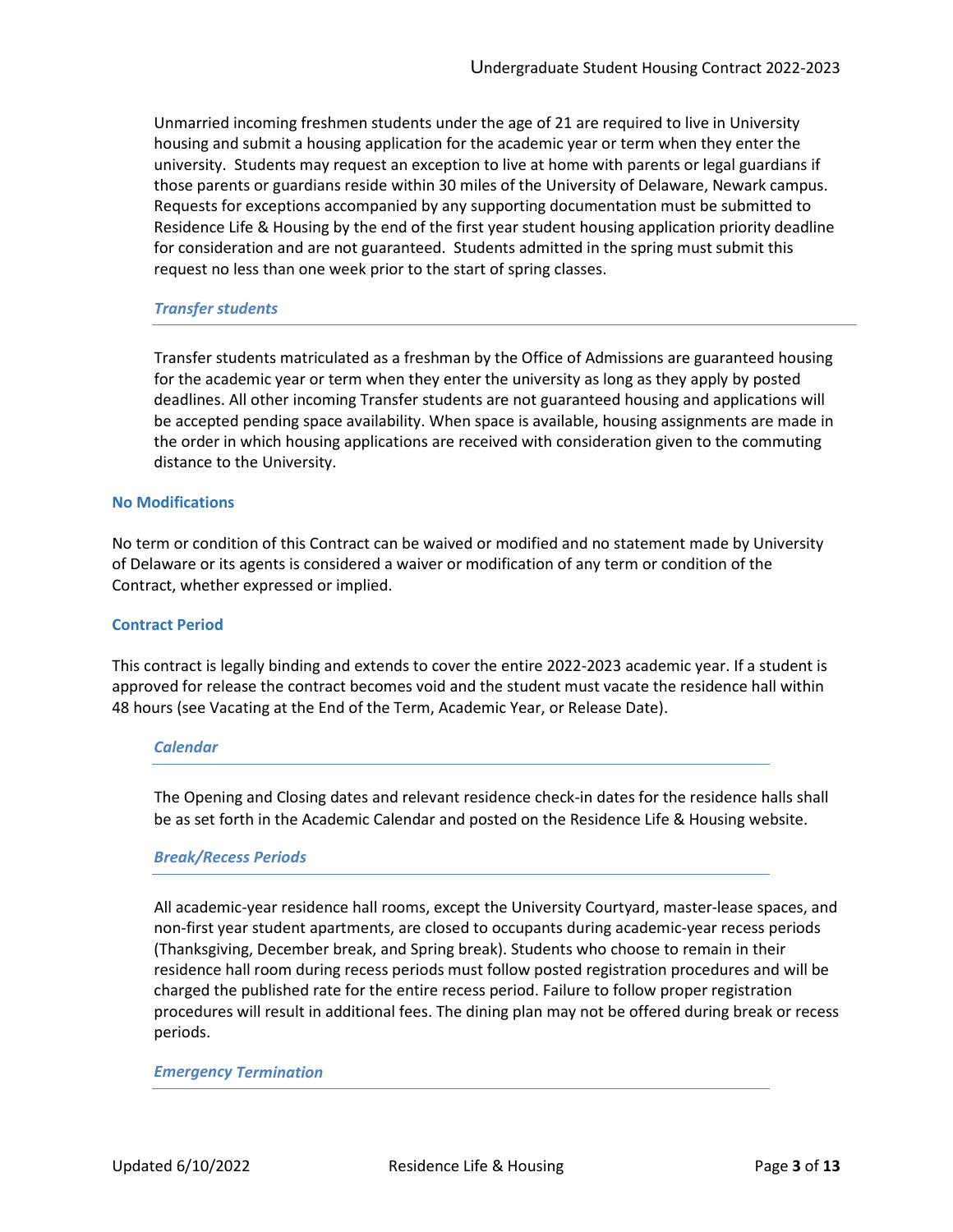Upon reasonable notice, Residence Life & Housing reserves the right to terminate housing contracts due to public health emergency needs, including COVID. In the event Residence Life & Housing terminates housing contracts due to public health concerns, UD will offer fair and reasonable reimbursements for impacted students as appropriate and based on information available at that time.

### *[Winter Session Occupancy](http://www.udel.edu/reslife/community_living/12)*

In order to live in a residence hall during Winter Session, students must be registered for at least one in-person Winter Session course or academically approved project, or be approved to participate in a special University activity. Students residing on campus for Winter Session, unless assigned to a designated apartment, are required to purchase one of the dining plans available for residence hall students. If the student does not choose a dining plan, they will be assigned the default option.

## **Late Housing Application**

Students applying for housing after the published deadlines will be placed on the waitlist pending available vacancies. No fee is required to complete an application, but requests for release fees will apply if the release is permitted after being guaranteed. No fee will be assessed if Residence Life & Housing is unable to provide housing.

## **Deferred Housing Application**

Students participating in a University-sponsored academic program outside a 30-mile commute from the Newark campus, such as student teaching, study abroad, or internship or are on an approved leave of absence from the University may defer their academic year application from the Fall Semester to the Spring Semester. Students must submit requests 30 days prior to the first day of fall semester classes. A specific assignment is not deferred and cannot be guaranteed for Spring Semester. Students guaranteed housing will be bound by the terms of the Contract for the Spring Semester and are expected to live on campus for spring. Deferred guaranteed applications can be cancelled entirely up until the contract binding date for a \$200 cancellation fee. As of the contract binding date, all contract releases for the spring for deferred applications will follow the Spring Only Resident fee schedule listed under "Other Releases" if approved.

#### **Contract Binding Dates**

An application is considered complete once the contract is signed and the student acknowledges cancellation fees. This contract is legally binding as follows:

#### Academic Year Contract

• Returning Students who apply during the regular application period and are guaranteed housing and are bound to the contract on June 7, 2022. Students may cancel the application prior to being guaranteed without fee or, once guaranteed, cancel before June 7, 2022 and pay a \$200 cancellation fee.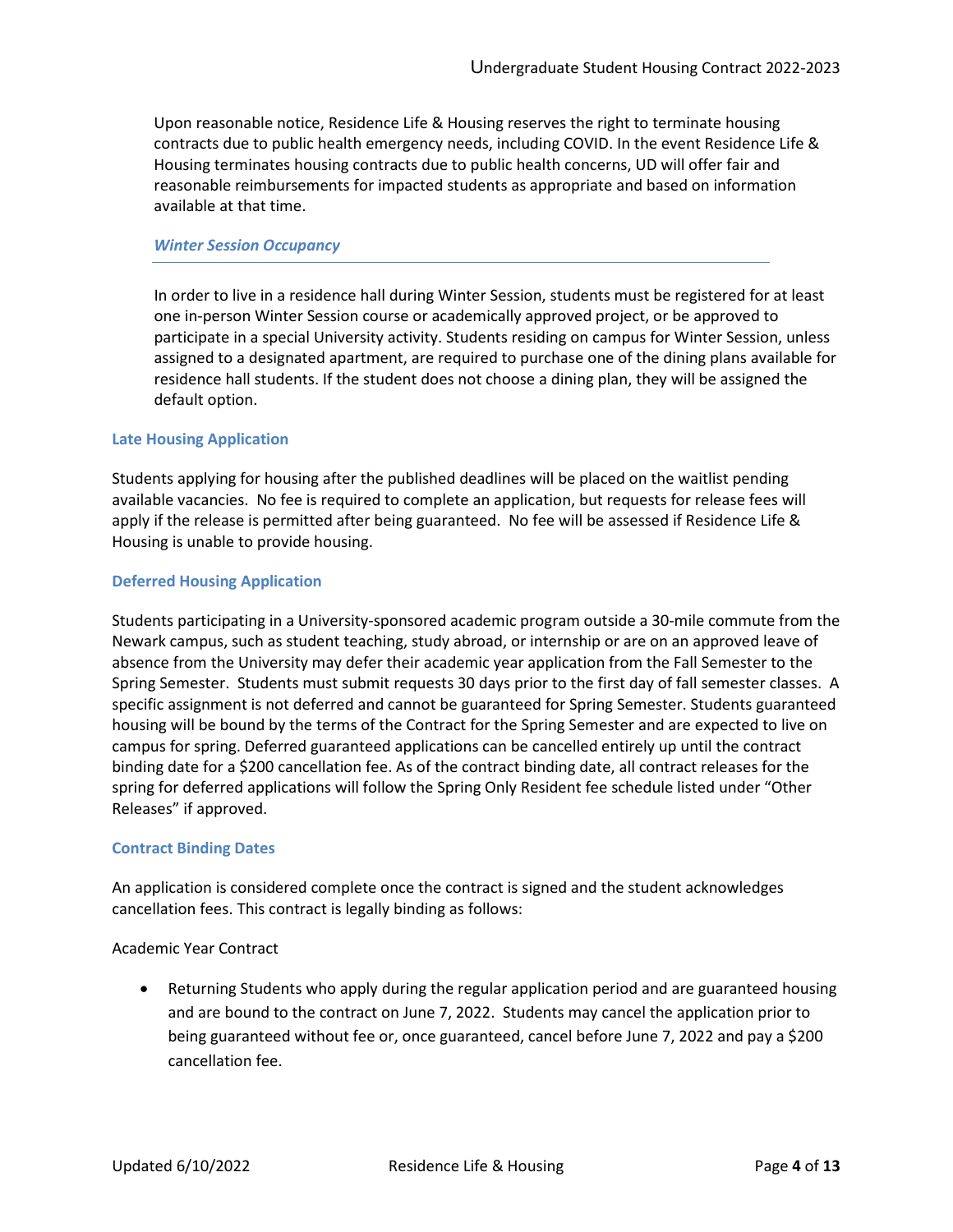- Returning Students who apply during the regular application period and are placed on the nonguaranteed wait list may cancel without fee until they are guaranteed. Students who are guaranteed housing prior to June 7, 2022 will have a binding date of June 7, 2022. After June 7, 2022, students on the non-guaranteed wait list are bound to the contract within three business days of the date of the earlier: 1) placement on the guaranteed waitlist, (2) selecting a room, (3) receiving a room assignment.
- Returning Students who apply after the regular application period (Late Applicants) AND have received notification that they are guaranteed housing are bound to the contract no earlier than June 7, 2022. Late applicants who are guaranteed are bound to the contract within three business days of the earlier of: (1) placement on the guaranteed waitlist, (2) selecting a room, (3) receiving a room assignment. Students may cancel the application until the day before the binding date and will be assessed the \$200 application cancellation fee.
- Newly admitted Transfer Students who are not admitted through Admissions as Freshman Transfers are bound to the contract no earlier than June 7, 2022. Those who are guaranteed beginning June 7, 2022 are bound to the contract within three business days of the earlier of: (1) placement on the guaranteed waitlist, (2) selecting a room, (3) receiving a room assignment. Students may cancel the application until the day before the binding date without any fee. Students are subject to release fees (if granted) beginning on their binding date.
- Newly admitted First Year Students and Freshman Transfer Students are bound to the contract within three business days of the date of completing a valid housing application if they have applied by 5:00 PM June 16, 2022 or assigned housing when an application or request for commute has not been completed.

# Spring Only Contract

- Newly admitted First Year Students and Freshman Transfer Students for spring AND class of 2024 World Scholars returning from study abroad for spring are bound to the contract within three business days of the date of completing a valid housing application or assigned housing when an application or request for commute has not been completed.
- All other students, including newly admitted Transfer Students who are not admitted as Freshman Transfers for spring, who have received notification that they are guaranteed housing are bound to the housing contract within three business days of the earlier of: (1) placement on the guaranteed waitlist, (2) selecting a room, (3) receiving a room assignment.

This contract covers the entire 2022-2023 academic year or Student's designated application term (the "Contract Period") regardless of changed circumstances on the part of the Student, such as incompatibility with a roommate or suitemate, or involvement in a lease with off-campus facilities.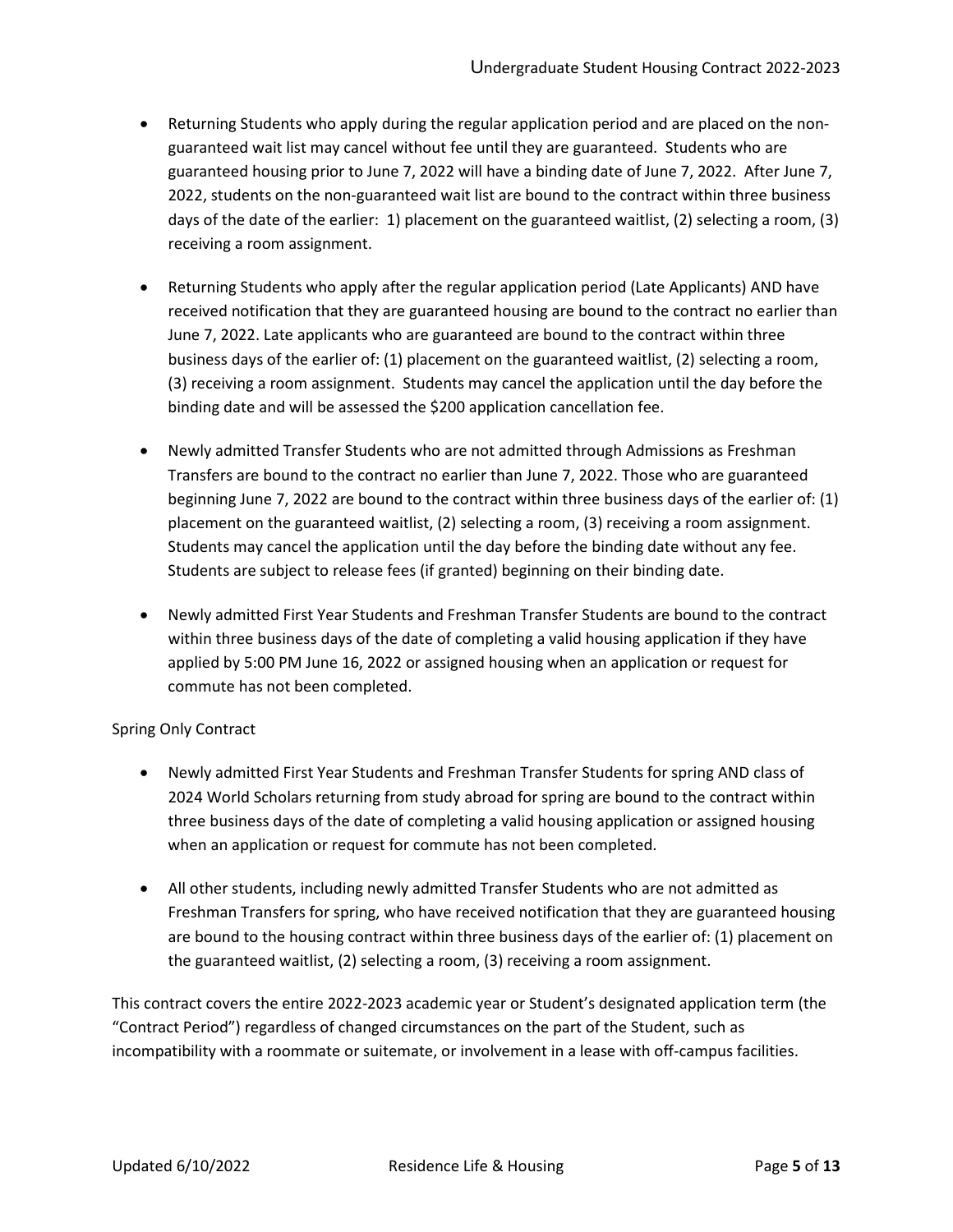Prior to the contract becoming legally binding, the student has the right to cancel their Contract without any further financial obligation.

After the contract becomes binding, Student is obligated to pay all applicable housing charges for the Contract Period as established by the Board of Trustees and as set forth in University policies. Student may request release from the contract through the process and conditions specified below. The contract remains binding and the Student continues to be responsible for all financial obligations while a decision is being rendered by Residence Life & Housing. Failure to pick up a key will not release Student from the Contract.

# **Contract Request for Release**

All requests for release from the Contract must be submitted **[via the Request for Release form](http://www.udel.edu/housingcancel)** to Residence Life & Housing with documented proof of the circumstances related to the release request. If these circumstances change after Student is released from the Contract, the release will become invalid and Student will again be obligated to the terms of the Student Housing Contract.

Students may not request release from the Contract based on disciplinary action. See *Request for Release Ineligibility* section of this Contract.

## *Typical Releases*

A student will typically be released from the Contract with no release fees when proof of one of the following circumstances is submitted to Residence Life & Housing: (1) Graduation, (2) Involvement in University-sponsored academic programs such as student teaching, study abroad, or internship, that make it impossible for Student to commute from the Newark campus, (3) Academic Drop/Dismissal from the University, or (4) confirmation of eligible replacement. Requests must be received at least 30 days prior to the requested release date and will be assessed the \$200 cancellation fee if the request is for the fall semester. Late requests will be billed an additional \$300 late cancellation fee. Students will be responsible for all housing charges until the approved release date.

Academic year applications deferred to the spring semester will follow the Spring Only Resident release fee schedule listed under "Other Releases" if spring release is approved after the contract becomes binding.

#### *Special Circumstance Releases*

A student may request release from the Contract with supporting documentation for one of the following special circumstances: (1) Approved medical, psychological or disability need that cannot be accommodated on-campus, or (2) Confirmed financial hardship and change in financial status, or (3) Incoming freshman students living with parents or legal guardians if those parents or guardians reside within 30 miles of the University of Delaware, Newark campus, (4) Voluntary official withdrawal or approved leave of absence from the University (requires completion of university processes and request through My Housing Portal), or (5) Active military duty. Under these circumstances, if the request is made 30 days prior to the first day of the published first day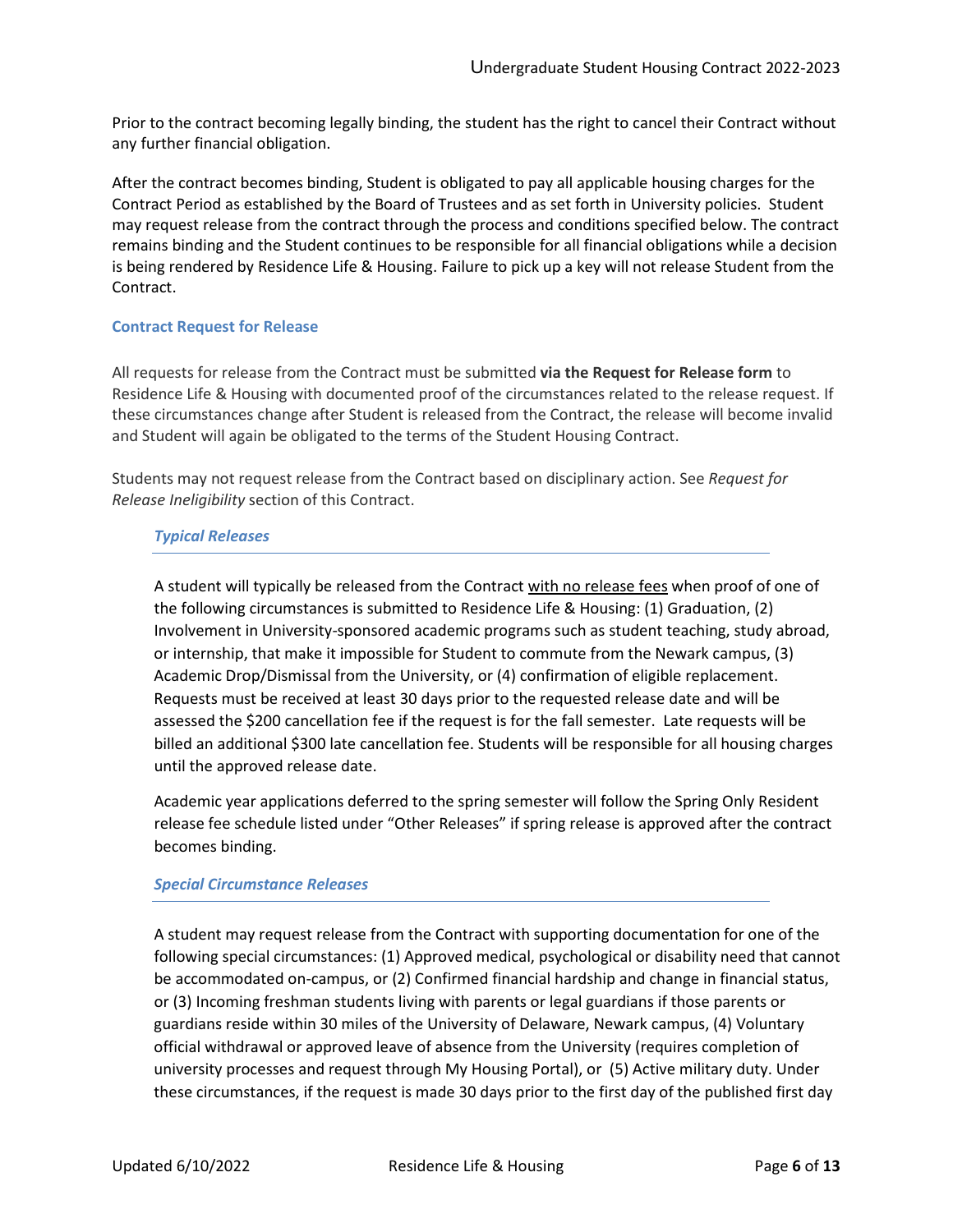of classes for the fall and the release is granted, Student will be charged a \$500 late cancellation fee. If the request is made after the student has checked in and a release is granted, Student will be charged for the actual number of days they occupied the room, plus an additional two-week penalty. If the request is made within 30 days prior to the first day of the published check-in date for the spring semester and the release is granted, Student will be charged a \$300 late cancellation fee. When proof of active duty is provided all penalties will be waived.

Academic year applications deferred to the spring semester will follow the Spring Only Resident release fee schedule listed under "Other Releases" if spring release is approved after the contract becomes binding.

These requests for release will be acted upon by Residence Life & Housing following consultation with appropriate offices and necessary verification of information provided. Decisions are made solely on the basis of the documentation submitted to the appropriate offices, and whether the justification for release meets acceptable circumstances.

# *Other Releases, subject to Contract Release Fees if approved*

Students generally will not be released from their housing contract unless they can set forth one of the circumstances above. However, there may be other opportunities for release based on occupancy needs. Approval of releases is within the sole discretion of Residence Life & Housing. **If approved**, the student will be assessed an additional contract release fee according to the schedule below.

| <b>Full Academic Year Resident (See Contract</b><br><b>Bindings section above for binding date</b><br>information)                                      | <b>Contract Release Fees</b>         |
|---------------------------------------------------------------------------------------------------------------------------------------------------------|--------------------------------------|
| Request release date is less than 30<br>calendar days from the student's contract<br>binding date AND prior to the first day of<br><b>Fall Classes</b>  | \$300                                |
| Request release date is 30 to 59 calendar<br>days from the student's contract binding<br>date AND prior to the first day of Fall<br>Classes             | \$600                                |
| Request release date is 60 to 89 calendar<br>days from the student's contract binding<br>date AND prior to the first day of Fall<br>Classes             | \$900                                |
| Request release date is more than 90<br>calendar days after the student's contract<br>binding date AND prior to the first day of<br><b>Fall Classes</b> | 25% of Fall Semester Housing Charges |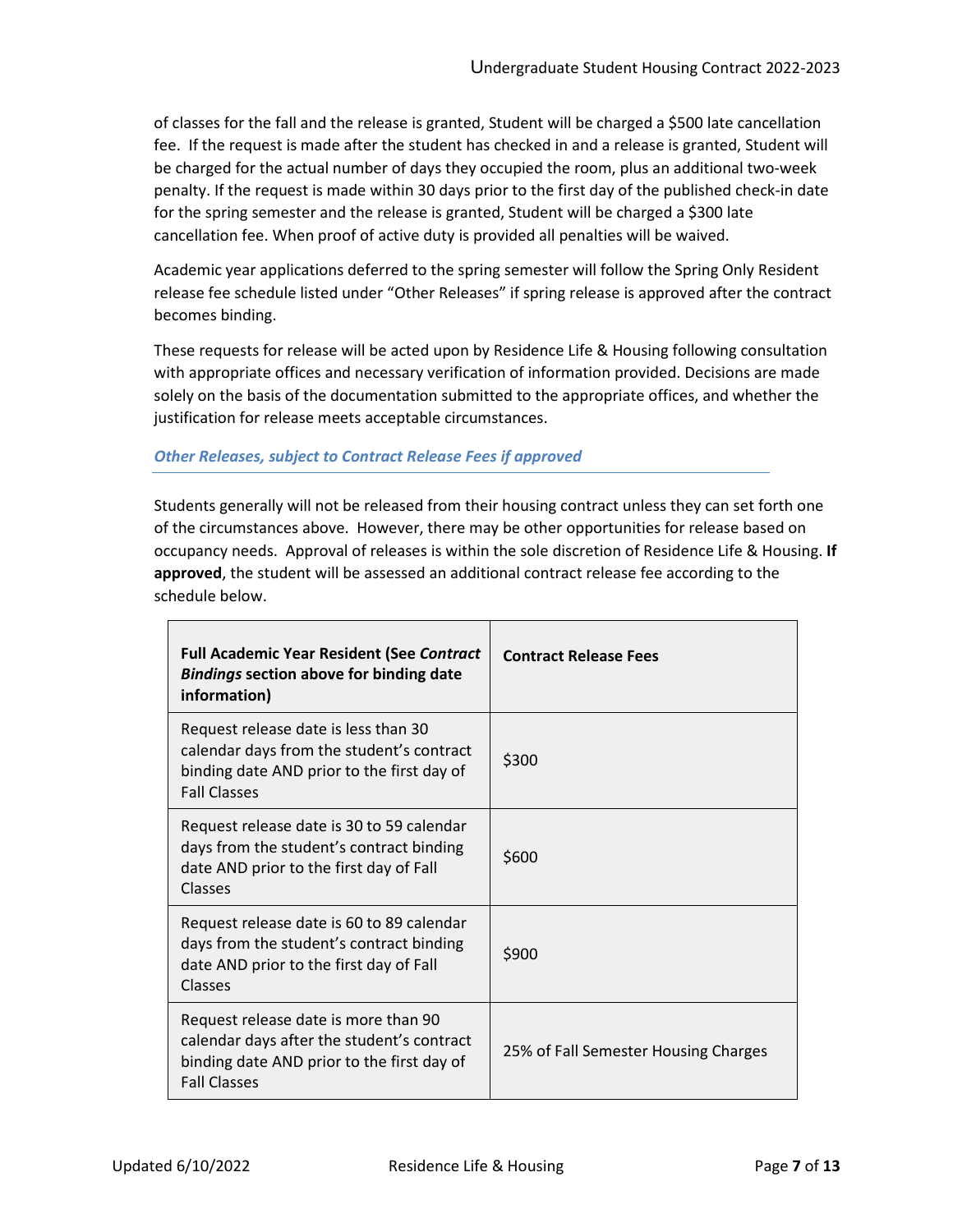| Request release date beginning the first<br>day of Fall Classes up to and including the<br>last day of free add/drop registration | 50% of Fall Semester Housing Charges    |
|-----------------------------------------------------------------------------------------------------------------------------------|-----------------------------------------|
| Request release date after the free<br>add/drop registration period ends<br>through the last day of Fall Finals                   | 100% of Fall Semester housing charges   |
| Request release is after the last day of<br>finals through January 2                                                              | \$300                                   |
| Request release beginning January 3 AND<br>prior to the first day of Spring Classes                                               | \$900                                   |
| Request release date including and after<br>the first day of Spring Classes                                                       | 100% of Spring Semester housing charges |

Students who are guaranteed through the Spring 2023 application or deferred their application to spring.

| <b>Spring Only Resident</b>                                                                                                                              | <b>Contract Release Fees</b>            |
|----------------------------------------------------------------------------------------------------------------------------------------------------------|-----------------------------------------|
| Request release date is less than 30<br>calendar days from the student's contract<br>binding date AND prior to the first day of<br><b>Spring Classes</b> | \$500                                   |
| Request release date is more than 30<br>calendar days from the student's contract<br>binding date AND prior to the first day of<br><b>Spring Classes</b> | \$900                                   |
| Request release including and after the<br>first day Spring Classes                                                                                      | 100% of Spring Semester housing charges |

Students who have been released from their Contract during the academic year must follow the Vacating at the End of the Term, Academic Year, or Release Date section of this contract. Students who have been released from the Contract may cancel or modify their meal plan by contacting Dining Services.

# *Appeals*

If a request for release is denied, the student may submit a written appeal to the Senior Associate Director for Assignments & Business Services of Residence Life & Housing or designee. The appeal and all appropriate supporting documentation must be submitted by email to Residence Life & Housing within five business days of the date of the original decision. A student whose request for release is denied is responsible for the cost of the assigned space and the applicable dining charge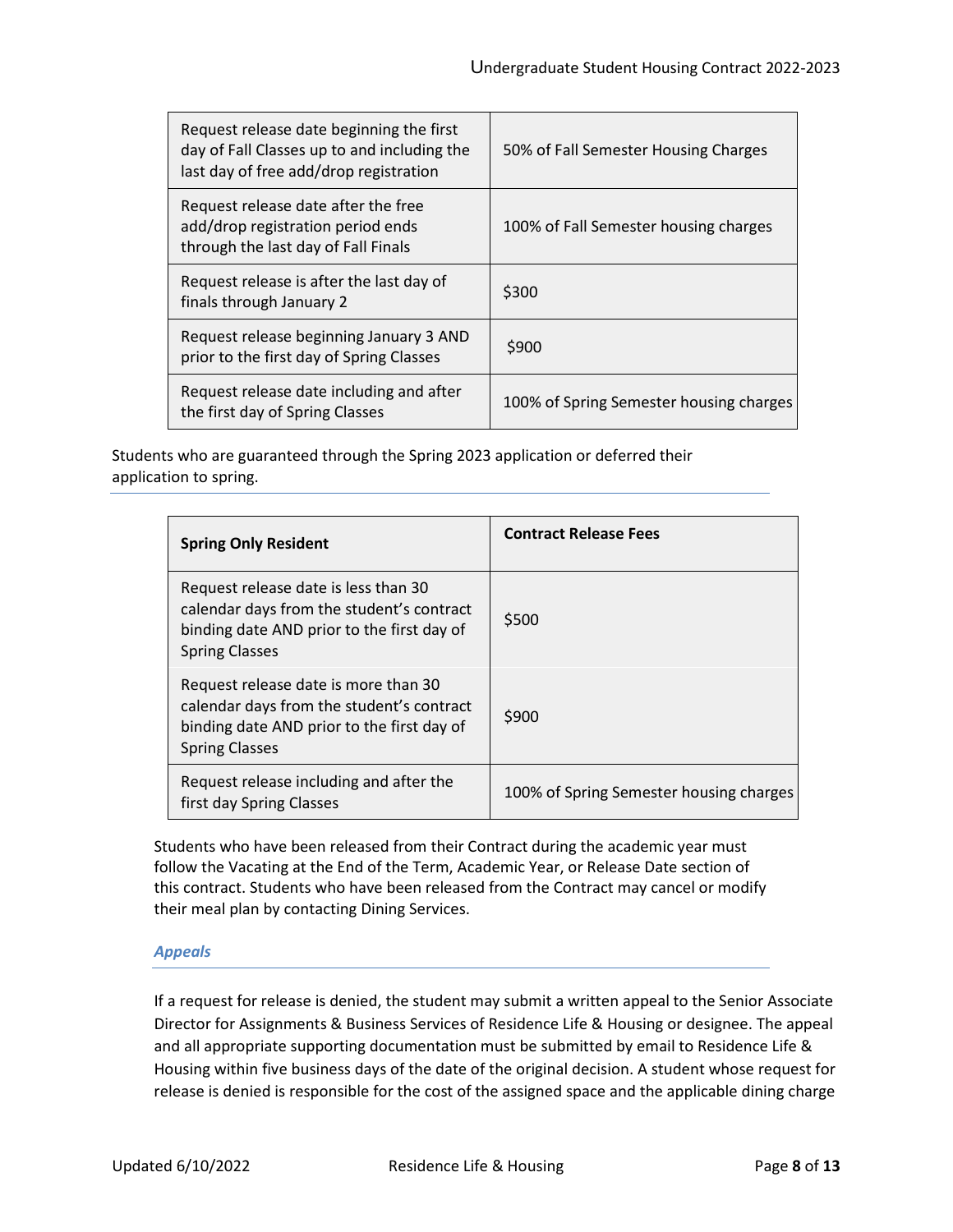through the remainder of the academic year even if they choose to vacate the assigned room and live elsewhere.

## *Eligible Replacement Defined*

If Student is continuing UD enrollment on the Newark campus and wishes to be released from the contract without further financial obligations, the student may seek to transfer the contract to another eligible student (replacement).Transfer of the contract does not always mean the space assigned will be the assignment of the released student. An eligible replacement is a new eligible applicant who is willing to assume full responsibility for the Contract. The eligible replacement must accept a binding Contract for the remainder of the academic year and remain in housing during the entire period. The eligible replacement must be fully matriculated and cannot be an incoming first year University student or one who already has a guaranteed application on file with Residence Life & Housing. A student who has a non-guaranteed application can be an eligible replacement and is preferred over a student who has not yet completed an application. To be released for this reason, the student requesting release must submit a written statement to Residence Life & Housing including the eligible replacement's name and student ID number *prior* to the eligible replacement submitting an application. The effective date of release from the Contract is the date when the new resident signs in and occupies the space.

## *Request for Release Ineligibility*

If a student is suspended from the residence halls and/or the University, the student remains bound to the Contract and will be responsible for the full cost of the residence hall space for the remainder of the semester in which **disciplinary action is finalized**, unless this action is finalized before the end of the semester's free drop/add period. If this action is taken after the close of the Fall Semester but before the beginning of Spring Semester, the Student will be billed the \$300 late cancellation fee.

# **Vacancies and Room Changes**

Students may request to move from one room to another with authorization from Residence Life & Housing at designated times during the Academic year. The exchange of rooms or substitution of one occupant for another without approval from Residence Life & Housing is prohibited. The procedure for room changes are set forth on the Residence Life & Housing website.

To maximize occupancy, Residence Life & Housing has the right to consolidate rooms and move students if a vacant same gender space exists elsewhere in the same building or set of buildings in order to create an open room. Consolidation may happen at any time of the year.

Students may not intentionally dissuade or discourage newly assigned roommates from moving into the room. Intimidating a newly assigned student is a policy violation, which can lead to termination of the residence hall space without release from the financial obligation of the Student Housing Contract.

The University reserves the right to change or cancel room assignments in the interests of order, health, safety, or welfare with appropriate written notice.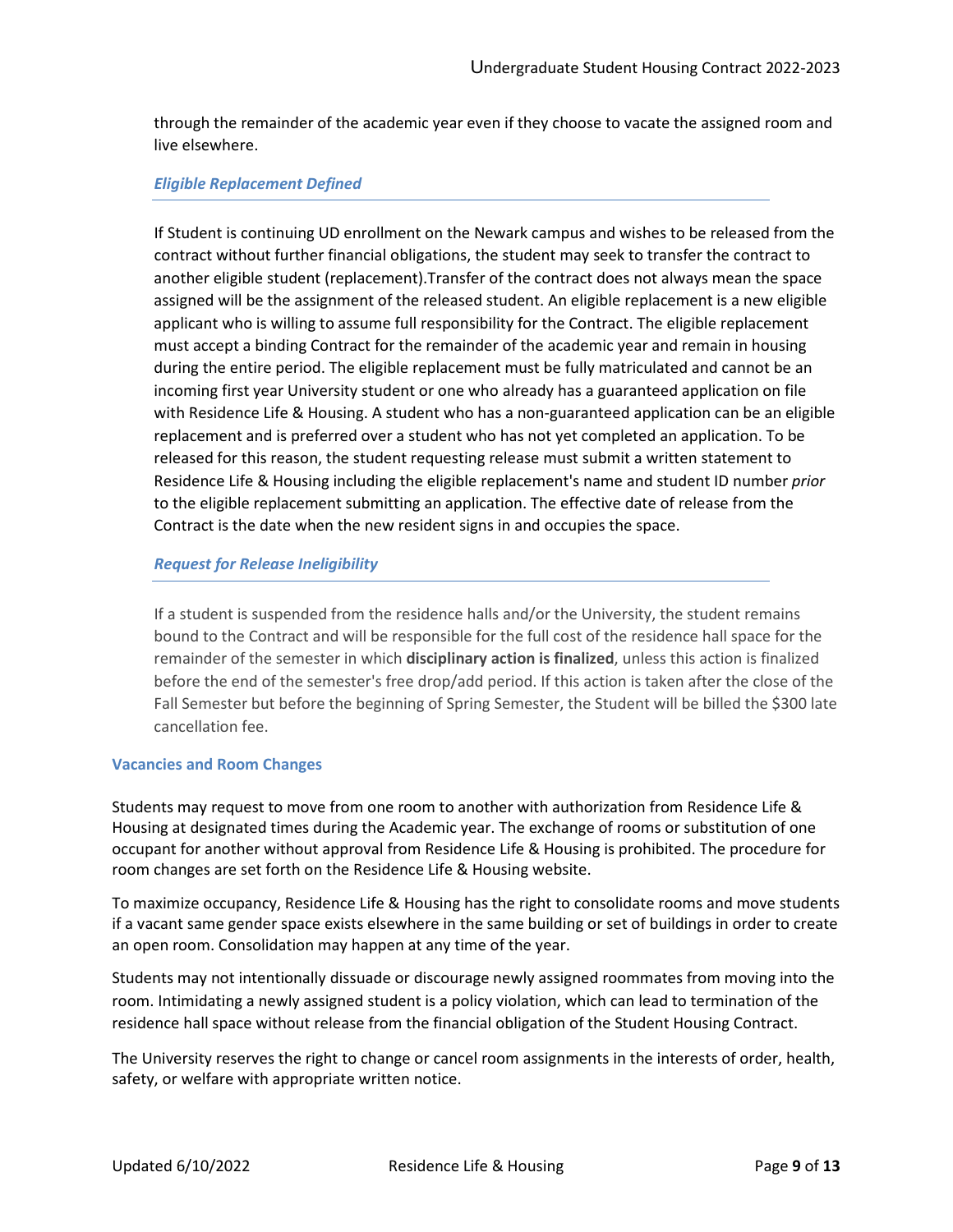# *Vacancies and Room Buy-Out*

The University may reassign a vacant space in a room or apartment at any time. While efforts are made to notify students of any changes, a new roommate may be assigned without prior notification.

If a room or apartment is not entirely occupied and Residence Life & Housing does not anticipate assigning an eligible new roommate, the student may be offered an opportunity to pay a "buy out" rate for the vacant space from the date of vacancy through the remainder of the semester to ensure that the space remains vacant. The current buyout rate equals the cost of the residence hall space plus 35 percent prorated. If the student buys out a space for Fall Semester and space demand is high for Winter Session and/or Spring Semester, Residence Life & Housing may assign a student to that space for either or both of those terms. This option is not available when housing demand is high. If a student "buys out" a space in a room or apartment, the extra furniture will not be removed.

# *University-Initiated Room Change or Cancellation*

The University reserves the right to change or cancel a student's room assignment without prior notification under the following circumstances. Unless a request for release is approved, the student remains bound to the Contract.

- The student is dismissed for academic reasons.
- The student fails to pay University bills by the established deadlines.
- The student is not properly registered at the end of the free drop/add period for the semester or session in which they have applied for housing. In this case, the student may reapply for housing if they subsequently re-enroll for classes, but housing will not be guaranteed.
- The student fails to sign in or occupy the assigned residence hall space by the start of classes. Residence Life & Housing may reassign them to another space or place the student on the wait list.
- The student fails to comply with any provision, policy, rule or regulation.
- The student is assigned to a Special Needs or ADA room and does not have a documented ADA need; the Student may be reassigned to accommodate one who does.
- The student behavior in a section of a residence hall is judged to be disruptive to the community; all or some students may be relocated to restore order.

Student will be charged the published rate for the occupied space. The room charges for the semester or session will be prorated to reflect the length of time spent in each assigned space. A charge or credit will be added to the student account.

# **Compliance with Law and Code of Conduct**

Every student at the University must comply with all Federal, State, local and University laws, rules and regulations, including the Contract. Students are expected to know their Rights and Responsibilities and must comply with the University's Code of Conduct, the Residence Hall Regulations and the COVID-19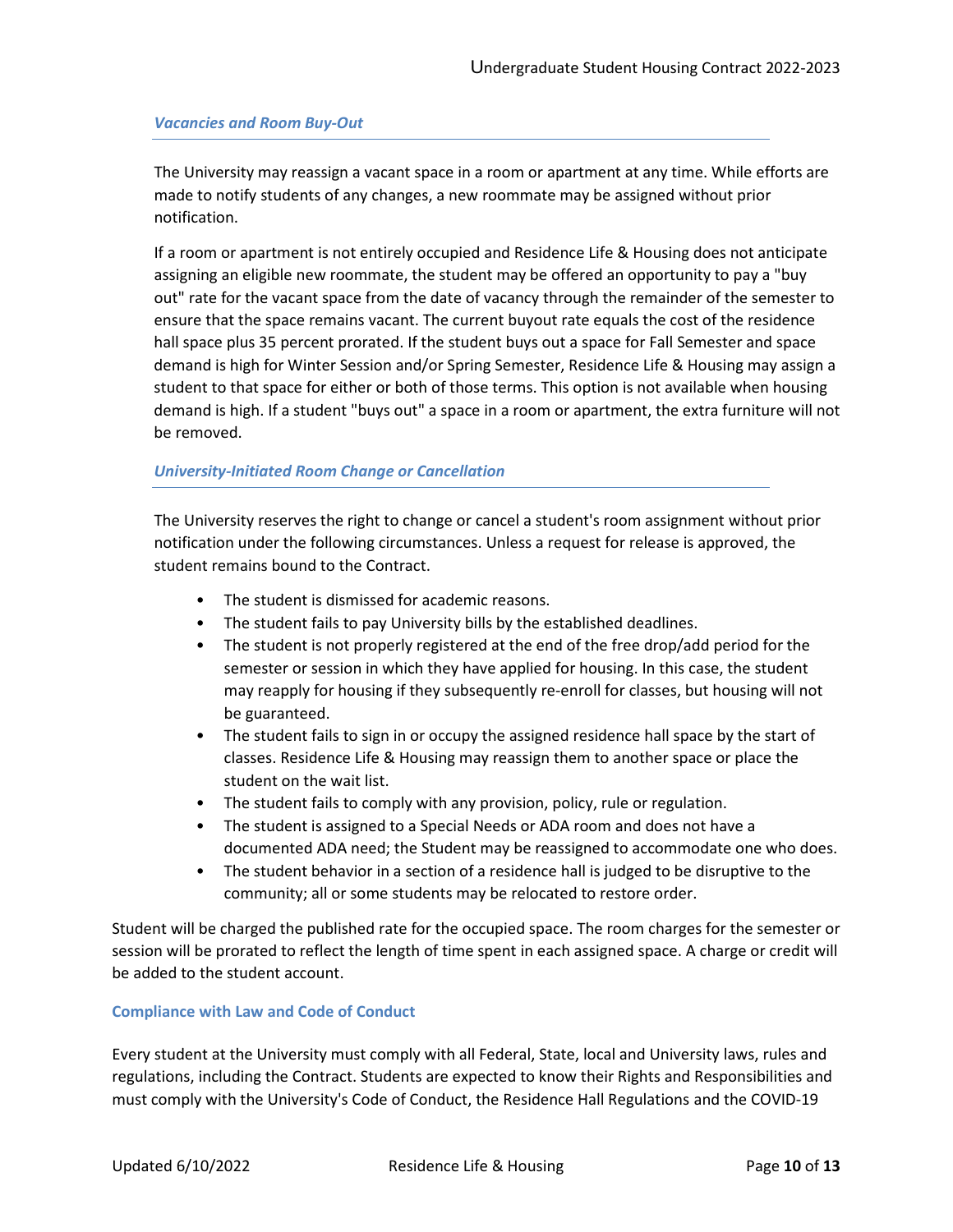Return to Campus Guidelines for Students. At all times, students must respect the rights and property of all community members in the residence halls or apartment buildings, regardless of their background, beliefs, values, or attitudes.

Residential students are required to comply with any de-densifying efforts needed on campus due to COVID or other public health emergency, including, but not limited to, the relocation of all or some residential students to alternative housing. Relocation does not constitute a termination of a residential student's housing contract. In the event a student must relocate as part of a de-densifying strategy due to public health concerns for an extended period of time and alternative housing is not available, the university will offer impacted students fair and reasonable housing charge adjustment as appropriate and based on information available at that time.

# **Student Liability**

The Student agrees to accept responsibility and be held accountable for their actions, for proper use and care of the residence hall, dining facilities, assigned space, common areas, and all other University property, and for the actions of their guest(s). The host should ensure that guests comply with all University Policies and Residence Hall Regulations**.**

## **Primary Residence**

The residence hall space assigned to the Student by the University must be the Student's primary place of residence. In cases where an upper division student does not maintain their primary residence in the University-assigned space, the University may reassign that space to another student, and the student will remain bound by the Contract. Subleasing of space is prohibited.

In cases where a first-year student does not maintain their primary residence in the University-assigned space and a request for release is not approved, first year students will be referred to the Admissions Office and/or Office of Student Conduct for non-compliance of UD policy requirements.

# **Vacating at the End of the Term, Academic Year, Release Date, or University Termination**

Students are required to vacate, return all keys to a Residence Life & Housing in-hall staff member and remove all personal belongings from residence hall space within 24 hours of completing their last final examination or by the scheduled closing time, whichever comes first. Graduating seniors may remain in the residence halls until the time designated by Residence Life & Housing. When the University terminates the contract, students must remove all personal belongings from the residence hall space and return all keys by the designated time.

Students who have been released from their Contract during the academic year must vacate their residence hall room or apartment within 48 hours of the effective date of release. When a student is granted a release, any room charges paid in excess of the applicable release fee will be credited to the Student's account. The effective date for a rebate is the date when all of the following obligations have been met:

- The contract request for release has been approved or initiated by Residence Life & Housing.
- All keys have been returned to the Resident Assistant or the Residence Hall Coordinator immediately after vacating the room or apartment. Failure to return these items within 48 hours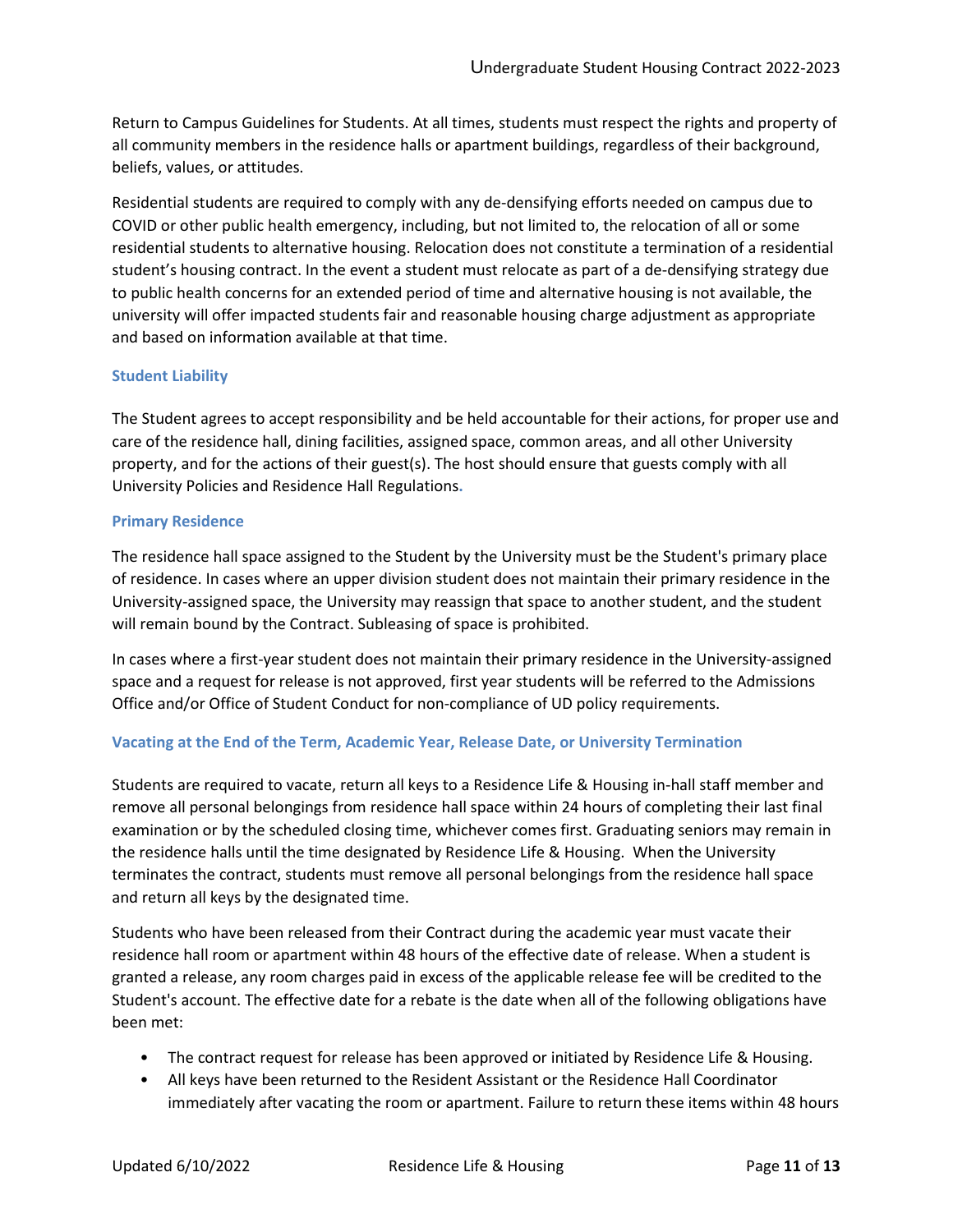of release date will result in additional fees to re-core the locks on the room and improper check out. Students will continue to be charged for the actual number of days they have access to the room. Billing continues up to the return of these items or a key re-core, whichever comes first. All belongings must be removed, leaving the space in clean, habitable condition.

NOTE: The University does not accept responsibility for items left in the room after the departure deadline. The room is expected to be clean and in a similar physical condition upon departure as it was for arrival. Removal of abandoned student property, excessive cleaning needs, or damage to University property will result in charges being placed on the student's account. Items remaining in a room after a student has departed are considered abandoned and will be discarded.

# **Safety and Security**

Security is the responsibility of all students, and students are personally responsible for abiding by the security policies pertaining to residence halls. Actions that compromise the security of residence or living areas will subject the individuals responsible to disciplinary action and related fees. The University will enter resident spaces if needed to ensure the safety and security of the individual space or the building. See regulations regarding Keys, Safety in the Residence Halls, and other Facilities Regulations for more details.

We expect that all members of the residence hall community—residents, staff and visitors—act in a manner that demonstrates respect and consideration for those around them, including respect and consideration for the health and safety of all community members. All residential students are prohibited from creating a health or safety hazard within residence halls and the University may request or require a resident to leave the residence hall if their continued presence in the housing community poses a health or safety risk for community members. Residential students are required to comply with health and safety laws, orders, ordinances, regulations and health and safety guidance adopted by the university as it relates to public health crises, including the COVID-19 Return to Campus Guidelines for Students. This guidance will evolve as the public health crisis evolves and may include, but is not limited to, social distancing, limitations on mass gatherings, wearing a face covering, COVID-19 diagnostic and surveillance testing (including before or upon arrival to campus), contact tracing, disinfection protocols, limitations on guests into residence halls, and quarantine / isolation requirements (including before or upon arrival to campus). Adherence to health and safety requirements applies to all residents, staff and visitors and extends to all aspects of residential life, including bedrooms, bathrooms, community kitchens, lounges, computer rooms, courtyards and other common spaces.

#### **Dining Services Agreement**

Students living in all residence halls, except for the University Courtyard, and non-first year student apartments, are required to maintain a full resident dining plan for the duration of the academic year, as defined by the Contract. Students with dining plans must agree to the terms of the Dining Services Agreement.

# **Controlling Documents**

In the event of a conflict between this Contract, the regulations, policies, or procedures published by Residence Life & Housing or Facilities, the Student Guide to University Policies will control.